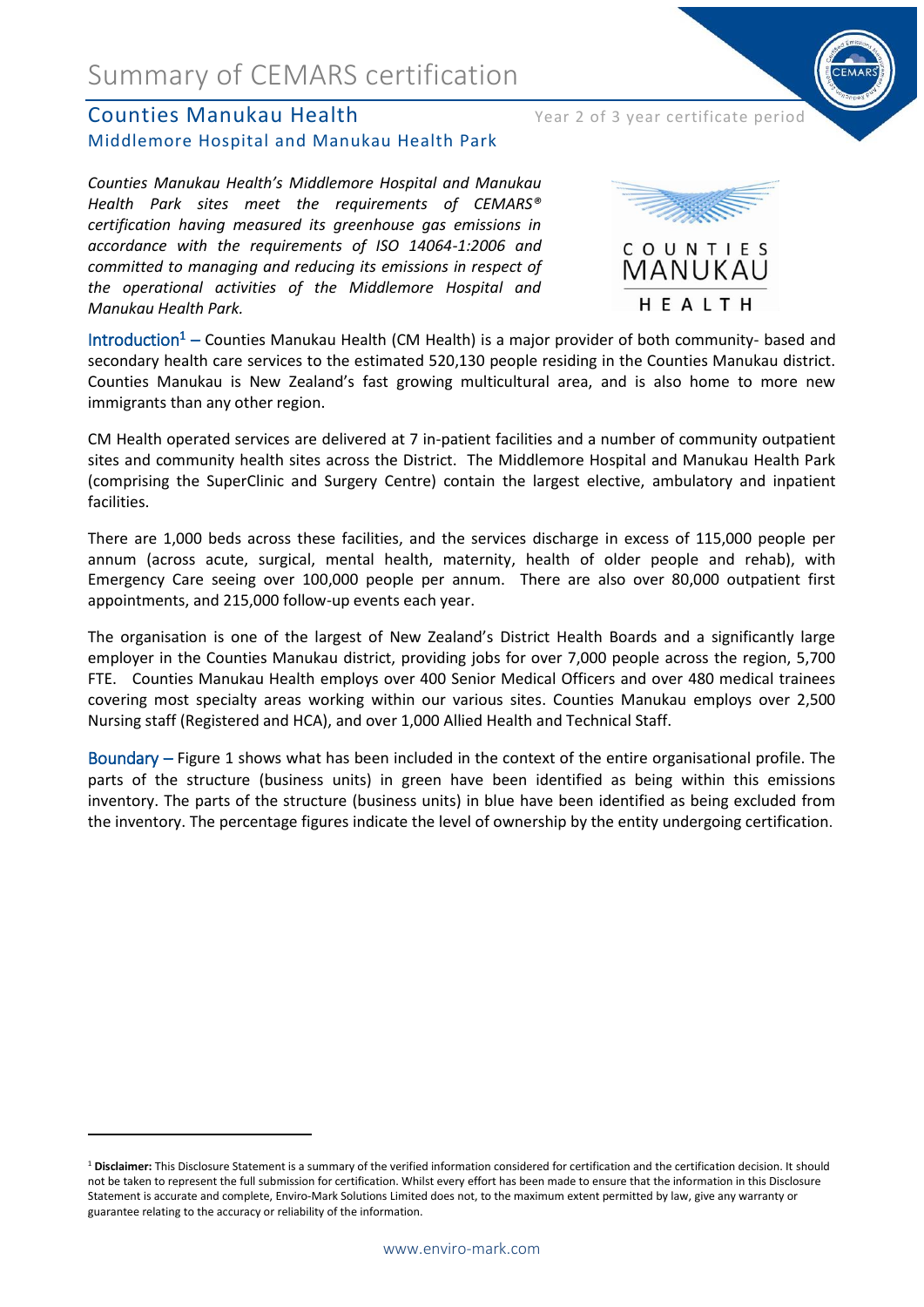### Counties Manukau Health Year 2 of 3 year certificate period





**Figure 1:** Organisational structure showing business units included and excluded.

Consolidation approach – The operational control consolidation approach has been used to account for operational emissions with reference to the methodology described in the GHG Protocol and ISO 14064- 1:2006 standards.

Base year – 01/07/2011 to 30/06/2012

Measurement period – 01/07/2018 to 30/06/2019

Emissions source inclusions – The operational GHG emissions for the organisation by emissions source are shown in Figure 2 below.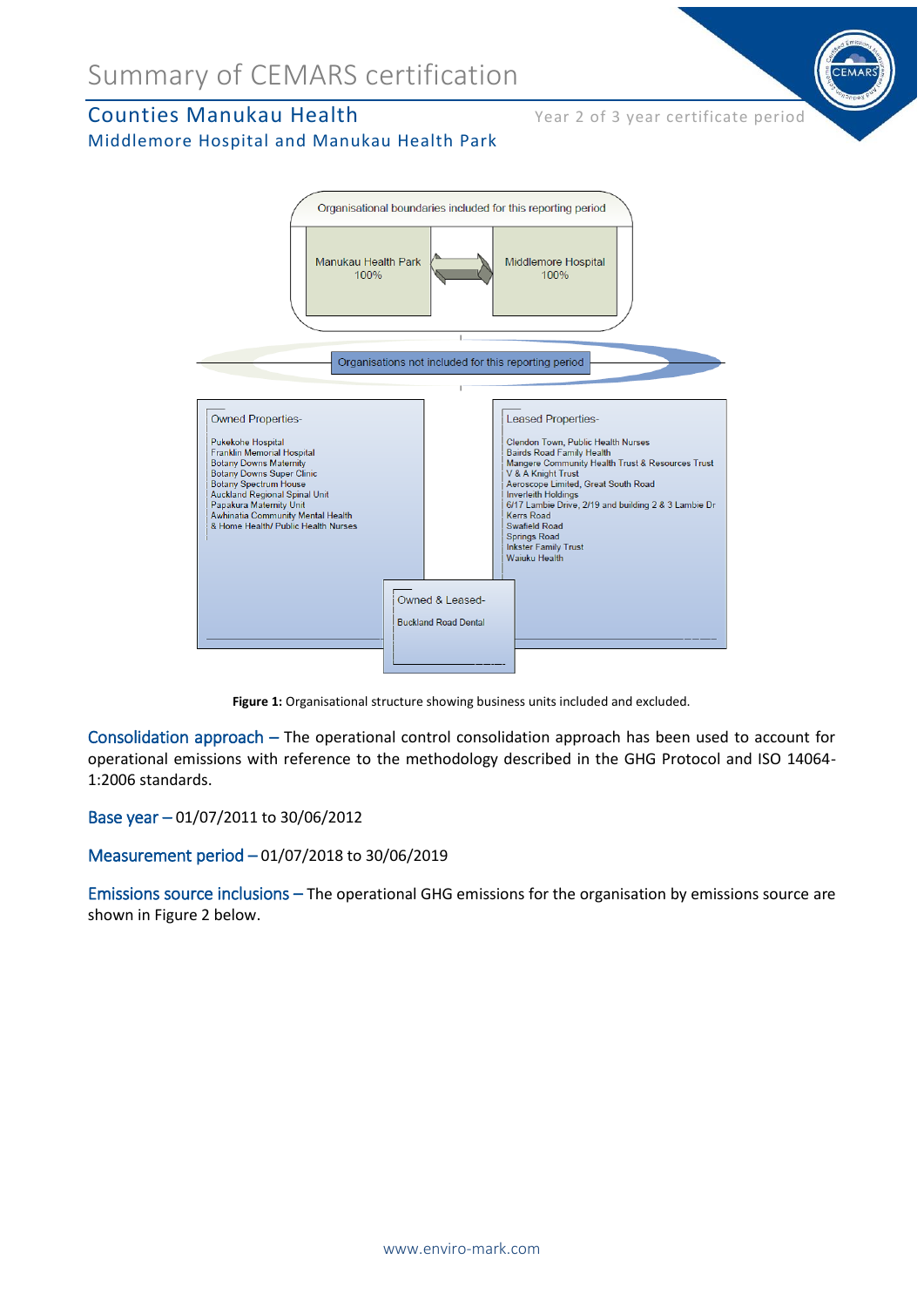### Summary of CEMARS certification

### Counties Manukau Health Year 2 of 3 year certificate period

Middlemore Hospital and Manukau Health Park



Figure 2: GHG emissions by emissions source (tCO<sub>2</sub>e).

Emissions as tonnes of carbon dioxide equivalents ( $tCO_2e$ ) for this period were:

| <b>Emissions summary by scopes</b> |           | <b>Units</b>       |
|------------------------------------|-----------|--------------------|
| Scope 1 total                      | 6,796.97  | tCO <sub>2</sub> e |
| Scope 2 total                      | 2,792.91  | tCO <sub>2</sub> e |
| Scope 3 total                      | 4,910.46  | tCO <sub>2</sub> e |
| Mandatory scope 3                  | 4,821.44  | tCO <sub>2</sub> e |
| Additional scope 3                 | 89.02     | tCO <sub>2</sub> e |
| One-time scope 3                   | 0.00      | tCO <sub>2</sub> e |
| <b>Total inventory:</b>            | 14,500.35 | tCO <sub>2</sub> e |

Emissions source exclusions – The following emissions sources were excluded from the inventory for this measurement period:

| <b>GHG emissions source</b> | <b>GHG emissions</b><br>level scope | <b>Reason for exclusion</b>                                                              |
|-----------------------------|-------------------------------------|------------------------------------------------------------------------------------------|
| R134A                       | Scope 1                             | de minimis.                                                                              |
| Postage and couriers        | Scope 3                             | de minimis.                                                                              |
|                             | mandatory                           |                                                                                          |
| Specimens and sample        | Scope 3                             | Regional contracts for the courier service, frequent deliveries yet very                 |
| collections                 | mandatory                           | small volume. This service is often shared with Auckland DHB and                         |
|                             |                                     | Waitemata DHB so is difficult to assess total activity for CMDHB.                        |
| Freight services            | Scope 3                             | Contracted by the supplier and is mostly Free Into Store (FIS).                          |
|                             | mandatory                           |                                                                                          |
| Taxi travel                 | Scope 3                             | Initial estimate was conducted during the verification and showed that                   |
|                             |                                     | emissions from taxi use only account for $34.7$ tCO <sub>2</sub> e and is therefore less |
|                             |                                     | than 1% of the total inventory.                                                          |
| Rental cars                 | Scope 1                             | An initial estimate was conducted during the verification and showed that                |
|                             |                                     | emissions from rental cars use only account for approximately 10 tonnes                  |
|                             |                                     | of $CO2e$ and is therefore less than 1% and not material to the total                    |
|                             |                                     | inventory.                                                                               |